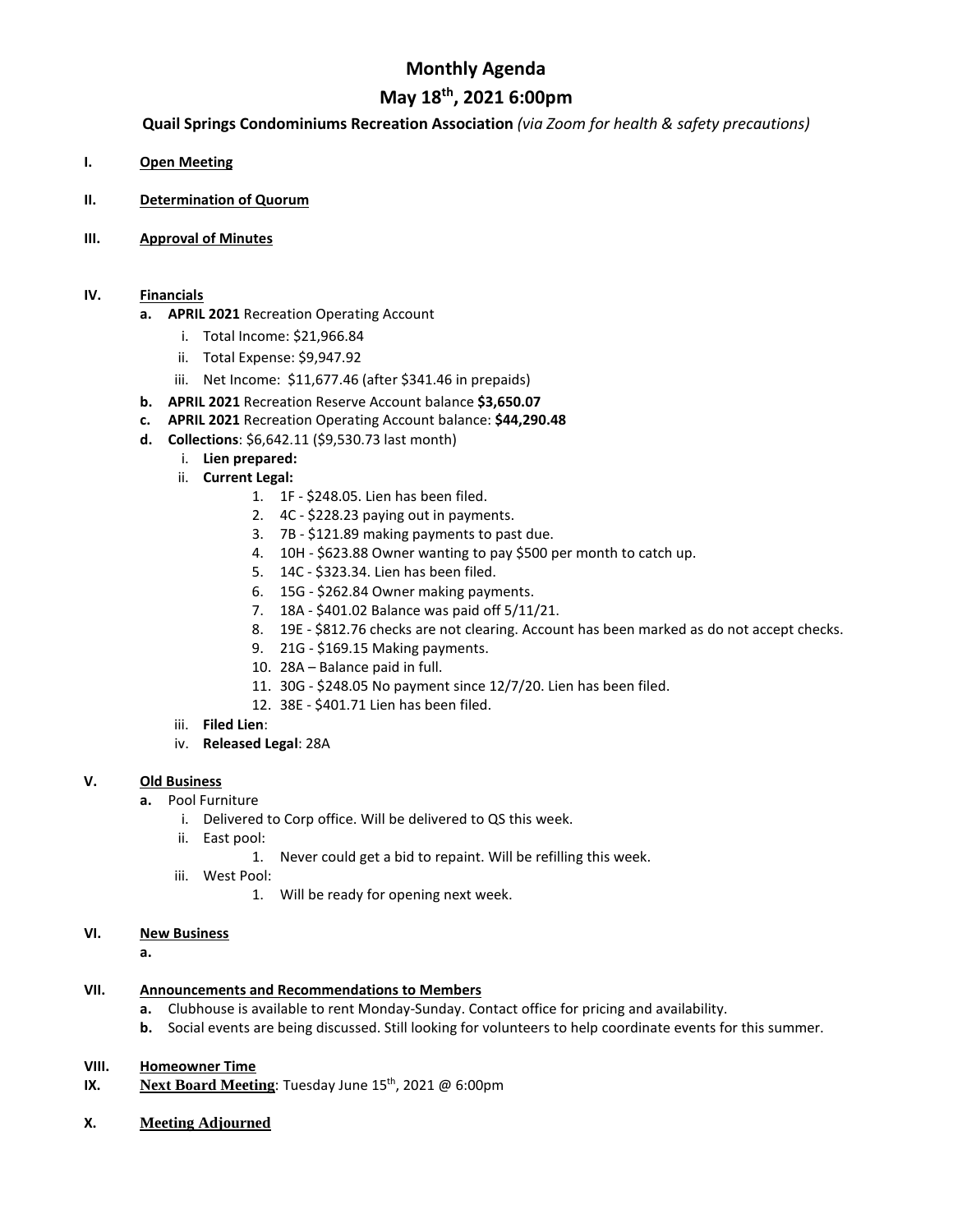### **Monthly Minutes**

## **April 20th, 2021 6:00pm**

**Quail Springs Condominiums Recreation Association** *(via Zoom for health & safety precautions)*

- **Open Meeting** : Meeting called to order at 6.05pm
- **Determination of Quorum** : Mark and Marie present on Zoom.
- **Approval of Minutes** : Mark made a motion to approve the Minutes. Marie seconded. Motion passed.
- **Financials** : Mark made a motion to approve the Financials. Marie seconded. Motion passed.
	- **MARCH 2021** Recreation Operating Account
		- Total Income: \$21,261.85
		- Total Expense: \$ 21,417.96
		- Net Income: \$2,305.98 (after \$1,792.41 in prepaids)
	- **MARCH 2021** Recreation Reserve Account balance **\$3,650.01**
	- **MARCH 2021** Recreation Operating Account balance: **\$30,587.18 Need to do a transfer to Reserve Account.**
	- **Collections**: \$9,530.73 (\$8,441.58 last month)
		- **Lien prepared:**
		- **Current Legal:**
			- 4C \$358.89 paying out in payments.
			- 7B \$59.93 making payments to past due.
			- 10H \$549.88– POA reached out for pp.
			- 18A \$332.29– No pymt since 2/25.
			- 21G \$228.11 Made \$125 pymt 4/1.
			- 28A \$409.08– No pymt since 2/25.
			- 30C \$36.75– Pd balance off. Will reflect on next months financial.
			- 57N \$397.50– Pd balance off. Will reflect on next month's financial.
		- **Filed Lien**:
		- **Released Legal**: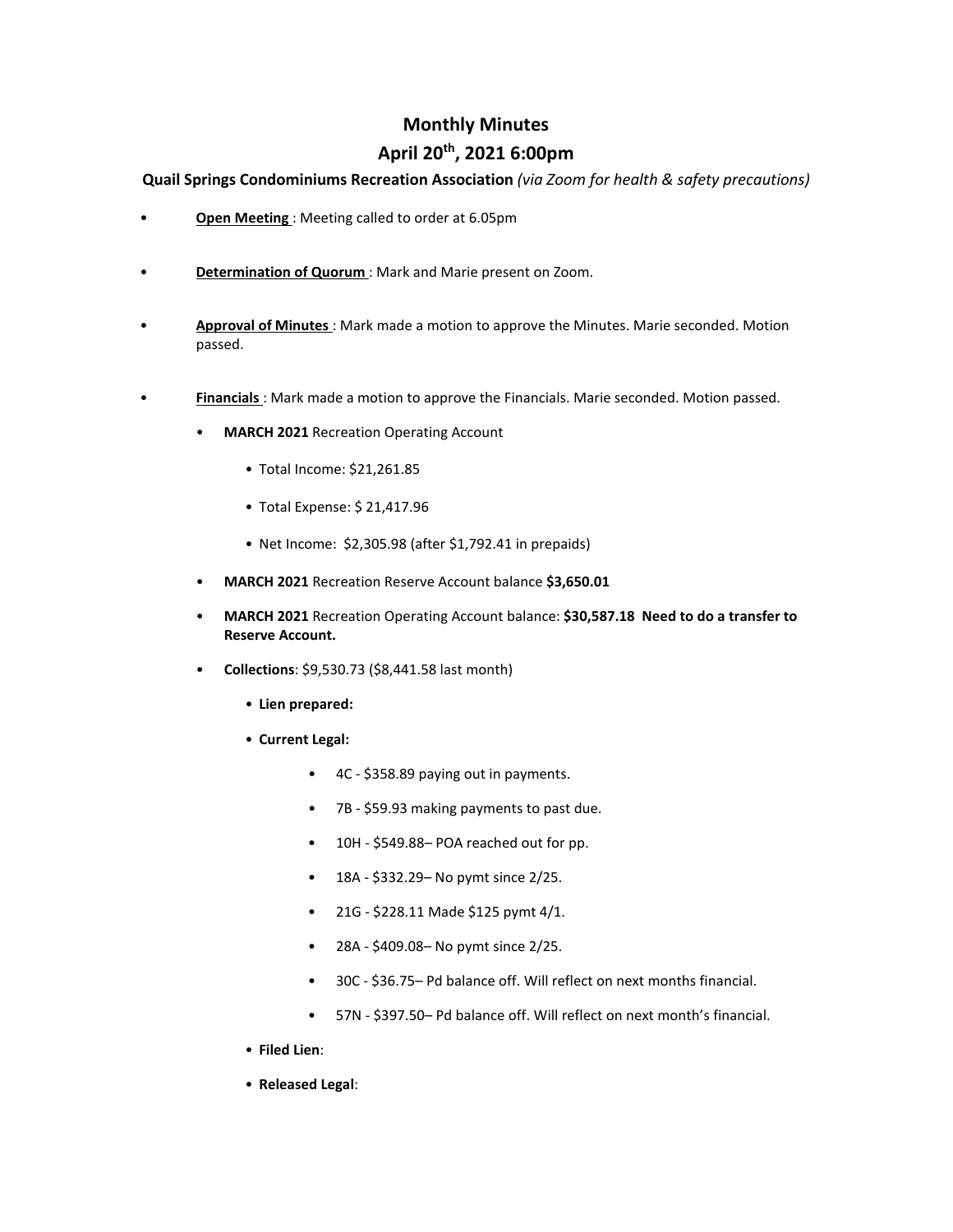#### • **Old Business**

- Pool Furniture **: Will keep some of the furniture and will spend \$3000 for the new furniture.**
	- Looking at prices to purchase all new furniture for upcoming pool season. Submitted direction examples to Board.

#### • **New Business**

- Swimming pool dewinterized. East pool to be drained and power washed to rid of the shedding which is causing the cloudiness. Outsourced to Oasis Pools.
- **Suggested that Wolfe's Cleaning service will also clean the cabana and furniture pool. Need to ask for cost.**

#### • **Announcements and Recommendations to Members**

• Clubhouse is available to rent Monday-Sunday. Contact office for pricing and availability.

#### • **Homeowner Time**

- **Next Board Meeting**: Tuesday May 18th, 2021 @ 6:00pm
- **Meeting Adjourned** : Mark made a motion to adjourn the Meeting at 6.16pm. Marie seconded. Motion passed.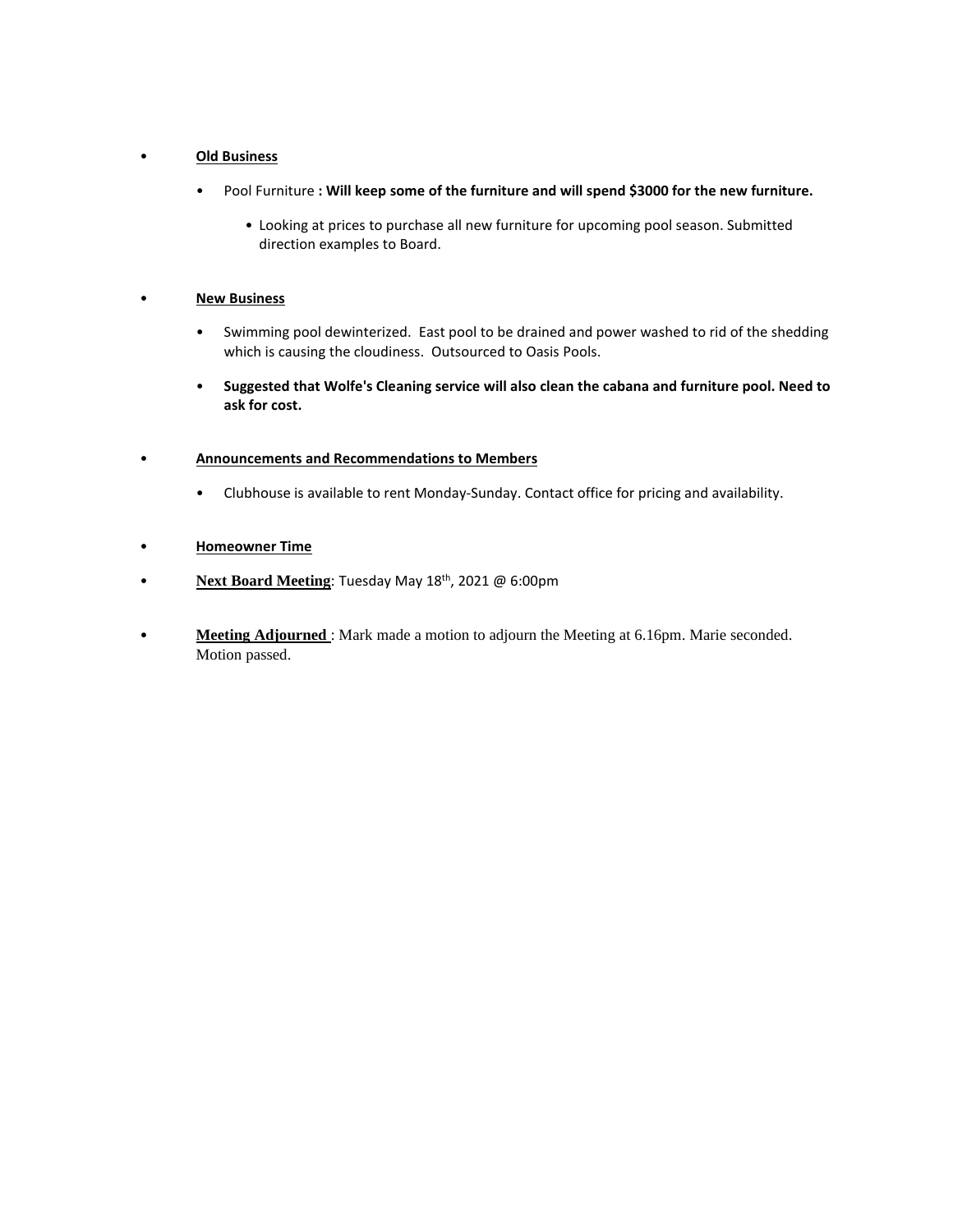# **Budget Comparison**

#### *Comparison Periods: 04/01/21 - 04/30/21 and 01/01/21 - 04/30/21 (cash basis)* All Properties

|                                  | <b>Actual</b><br>04/01/21 - 04/30/21 | <b>Budget</b><br>04/21 - 04/21 | \$ Change   | % Change  | <b>Actual YTD</b><br>01/01/21 - 04/30/21 | <b>Budget YTD</b><br>$01/21 - 04/21$ | \$ Change   | % Change |
|----------------------------------|--------------------------------------|--------------------------------|-------------|-----------|------------------------------------------|--------------------------------------|-------------|----------|
| <b>INCOME</b>                    |                                      |                                |             |           |                                          |                                      |             |          |
| 302 Membership Dues Income       | 21,327.36                            | 19,314.00                      | 2,013.36    | 10.4%     | 82,275.79                                | 77,256.00                            | 5,019.79    | 6.5%     |
| 303 Clubhouse Rental Income      | 75.00                                | 75.00                          | 0.00        | $0.0\,\%$ | 225.00                                   | 300.00                               | $-75.00$    | $-25.0%$ |
| 305 Gate Remote Sales            | 185.00                               | 0.00                           | 185.00      |           | 370.00                                   | 0.00                                 | 370.00      |          |
| 307 Interest Income              | 0.06                                 | 0.45                           | $-0.39$     | $-86.7%$  | 0.24                                     | 1.80                                 | $-1.56$     | -86.7 %  |
| 309 Late Fee Income              | 254.42                               | 112.92                         | 141.50      | 125.3%    | 645.79                                   | 451.68                               | 194.11      | 43.0%    |
| 310 Legal Fees                   | 68.00                                | 54.17                          | 13.83       | 25.5%     | 136.00                                   | 216.68                               | $-80.68$    | $-37.2%$ |
| 312 Advertising Income           | 0.00                                 | 10.00                          | $-10.00$    | $-100.0%$ | 0.00                                     | 40.00                                | $-40.00$    | -100.0%  |
| 319 Closing Letters              | 57.00                                | 83.34                          | $-26.34$    | $-31.6%$  | 402.94                                   | 333.36                               | 69.58       | 20.9%    |
| 1065 General Reimbursement       | 0.00                                 | 0.00                           | 0.00        |           | $-65.00$                                 | 0.00                                 | $-65.00$    |          |
| 4002 Insurance Claim             | 0.00                                 | 0.00                           | 0.00        |           | 153.52                                   | 0.00                                 | 153.52      |          |
| <b>TOTAL INCOME</b>              | 21,966.84                            | 19,649.88                      | 2,316.96    | 11.8%     | 84,144.28                                | 78,599.52                            | 5,544.76    | 7.1%     |
| <b>EXPENSE</b>                   |                                      |                                |             |           |                                          |                                      |             |          |
| 600 Management                   |                                      |                                |             |           |                                          |                                      |             |          |
| 6002 Management Fees             | 1,315.89                             | 1,200.00                       | 115.89      | 9.7%      | 5,178.57                                 | 4,800.00                             | 378.57      | 7.9%     |
| 6004 In-House Administrion       | 1,050.00                             | 500.00                         | 550.00      | 110.0%    | 2,626.00                                 | 2,000.00                             | 626.00      | 31.3%    |
| 600 Total Management             | 2,365.89                             | 1,700.00                       | 665.89      | 39.2%     | 7,804.57                                 | 6,800.00                             | 1,004.57    | 14.8%    |
| 604 Utilties                     |                                      |                                |             |           |                                          |                                      |             |          |
| 6042 Electric                    | 418.00                               | 583.34                         | $-165.34$   | $-28.3%$  | 2,155.52                                 | 2,333.36                             | $-177.84$   | $-7.6%$  |
| 6043 Telephone                   | 266.16                               | 195.84                         | 70.32       | 35.9%     | 1,039.44                                 | 783.36                               | 256.08      | 32.7%    |
| 6045 Water And Sewer Utility     | 175.03                               | 183.34                         | $-8.31$     | $-4.5%$   | 834.42                                   | 733.36                               | 101.06      | 13.8%    |
| 6046 Trash Removal               | 350.00                               | 3,200.00                       | $-2,850.00$ | $-89.1%$  | 13,021.66                                | 12,800.00                            | 221.66      | 1.7%     |
| 6055 Security Alarm / Monitoring | 27.00                                | 0.00                           | 27.00       |           | 27.00                                    | 0.00                                 | 27.00       |          |
| 604 Other Utilties               | 0.00                                 | 0.00                           | 0.00        |           | $-359.19$                                | 0.00                                 | $-359.19$   |          |
| 604 Total Utilties               | 1,236.19                             | 4,162.52                       | $-2,926.33$ | $-70.3%$  | 16,718.85                                | 16,650.08                            | 68.77       | 0.4%     |
| 607 Repairs & Maintenance        |                                      |                                |             |           |                                          |                                      |             |          |
| 608 Landscaping                  |                                      |                                |             |           |                                          |                                      |             |          |
| 6081 Contract Landscaping        | 4,300.00                             | 4,400.00                       | $-100.00$   | $-2.3%$   | 12,900.00                                | 17,600.00                            | $-4,700.00$ | $-26.7%$ |
| 6082 In-House Landscaping        | 215.00                               | 100.00                         | 115.00      | 115.0%    | 420.00                                   | 400.00                               | 20.00       | 5.0%     |
| 608 Total Landscaping            | 4,515.00                             | 4,500.00                       | 15.00       | 0.3%      | 13,320.00                                | 18,000.00                            | $-4,680.00$ | $-26.0%$ |
| 610 HVAC                         | 0.00                                 | 0.00                           | 0.00        |           | 42.50                                    | 150.00                               | $-107.50$   | $-71.7%$ |
| 611 Swimming Pool                |                                      |                                |             |           |                                          |                                      |             |          |
| 6114 Swimming Pool License/CED   | 0.00                                 | 0.00                           | 0.00        |           | 100.00                                   | 25.00                                | 75.00       | 300.0%   |
| 611 Total Swimming Pool          | 0.00                                 | 0.00                           | 0.00        |           | 100.00                                   | 25.00                                | 75.00       | 300.0%   |
| 613 Electrical                   | 0.00                                 | 100.00                         | $-100.00$   | $-100.0%$ | 0.00                                     | 300.00                               | $-300.00$   | -100.0%  |
| 617 Materials & Supplies         | 830.30                               | 65.00                          | 765.30      | 1,177.4 % | 1,198.66                                 | 260.00                               | 938.66      | 361.0%   |

*Budget Comparison 05/12/21 4:21 PM Page 1 of 3 [rentmanager.com - property management systems rev.12.712](http://www.rentmanager.com)*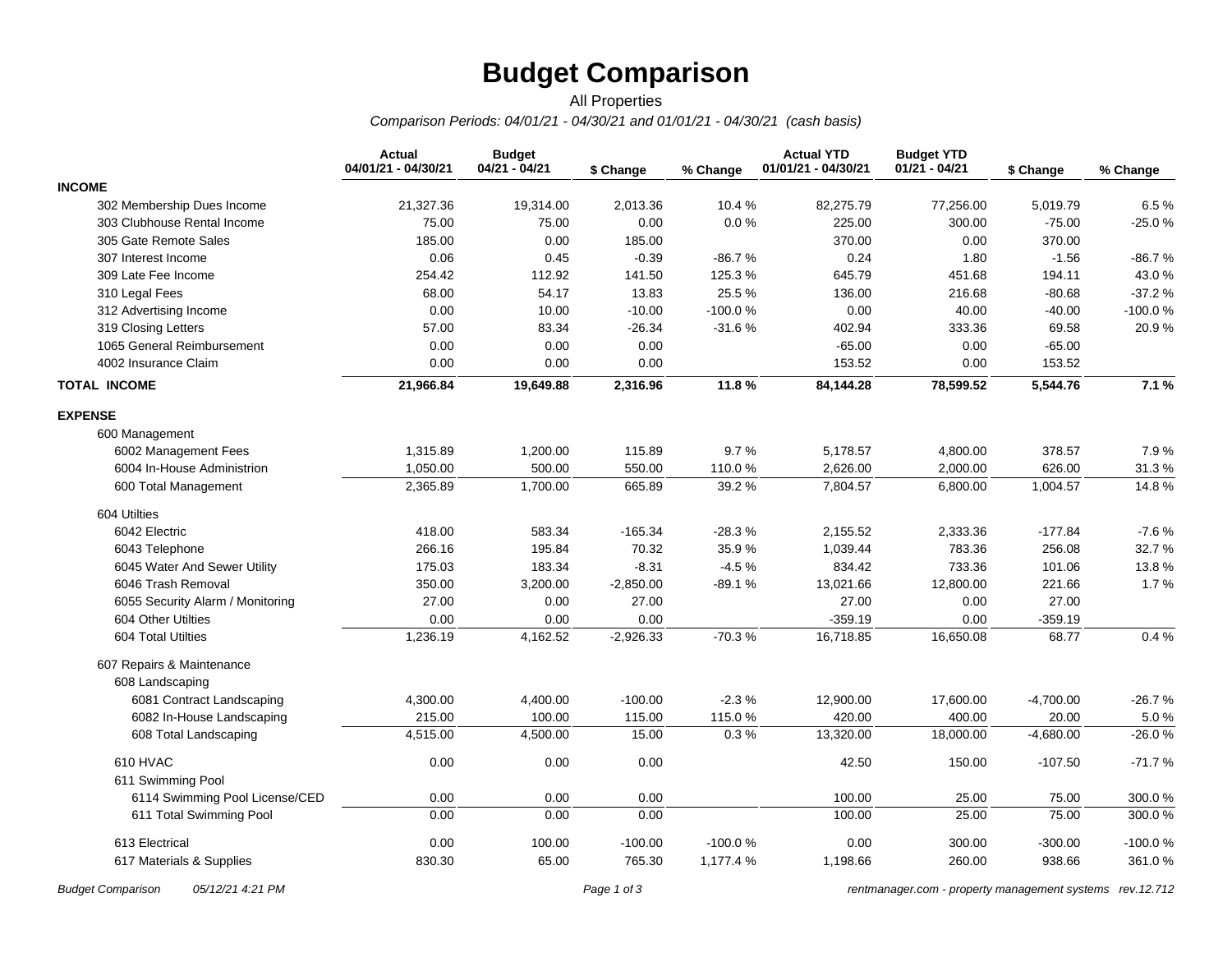|                                      | <b>Actual</b><br>04/01/21 - 04/30/21 | <b>Budget</b><br>04/21 - 04/21 | \$ Change    | % Change  | <b>Actual YTD</b><br>01/01/21 - 04/30/21 | <b>Budget YTD</b><br>$01/21 - 04/21$ | \$ Change    | % Change  |
|--------------------------------------|--------------------------------------|--------------------------------|--------------|-----------|------------------------------------------|--------------------------------------|--------------|-----------|
| 618 Plumbing                         | 0.00                                 | 58.34                          | $-58.34$     | $-100.0%$ | 167.73                                   | 233.36                               | $-65.63$     | $-28.1%$  |
| 619 Contract Labor                   | 511.89                               | 166.67                         | 345.22       | 207.1%    | 1,435.83                                 | 666.68                               | 769.15       | 115.4 %   |
| 621 Fence & Gate Repairs             |                                      |                                |              |           |                                          |                                      |              |           |
| 6210 Gate Repair                     | 0.00                                 | 166.67                         | $-166.67$    | $-100.0%$ | 32.00                                    | 666.68                               | $-634.68$    | $-95.2%$  |
| 6211 Camera Repairs                  | 0.00                                 | 83.34                          | $-83.34$     | $-100.0%$ | 0.00                                     | 333.36                               | $-333.36$    | $-100.0%$ |
| 6212 Gate Mechanical                 | 265.00                               | 6,000.00                       | $-5,735.00$  | $-95.6%$  | 3,840.00                                 | 6,400.02                             | $-2,560.02$  | $-40.0%$  |
| 621 Total Fence & Gate Repairs       | 265.00                               | 6,250.01                       | $-5,985.01$  | $-95.8%$  | 3,872.00                                 | 7,400.06                             | $-3,528.06$  | $-47.7%$  |
| 607 Other Repairs & Maintenance      | 0.00                                 | 0.00                           | 0.00         |           | $-176.05$                                | 0.00                                 | $-176.05$    |           |
| 607 Total Repairs & Maintenance      | 6,122.19                             | 11,140.02                      | $-5,017.83$  | $-45.0%$  | 19,960.67                                | 27,035.10                            | $-7,074.43$  | $-26.2%$  |
| 630 Special Assessment Project       |                                      |                                |              |           |                                          |                                      |              |           |
| 633 Camera Equipment                 | 32.95                                | 0.00                           | 32.95        |           | 131.80                                   | 0.00                                 | 131.80       |           |
| 630 Total Special Assessment Project | 32.95                                | 0.00                           | 32.95        |           | 131.80                                   | 0.00                                 | 131.80       |           |
| 669 Taxes / Insurance                |                                      |                                |              |           |                                          |                                      |              |           |
| 670 Insurance                        | 0.00                                 | 4,100.00                       | $-4,100.00$  | $-100.0%$ | 7,105.28                                 | 4,350.00                             | 2,755.28     | 63.3%     |
| 669 Total Taxes / Insurance          | 0.00                                 | 4,100.00                       | $-4,100.00$  | $-100.0%$ | 7,105.28                                 | 4,350.00                             | 2,755.28     | 63.3%     |
| 671 Legal, Professional Fees         |                                      |                                |              |           |                                          |                                      |              |           |
| 6710 Legal Counsel                   | 0.00                                 | 212.00                         | $-212.00$    | $-100.0%$ | 44.00                                    | 848.00                               | $-804.00$    | $-94.8%$  |
| 6711 Lien Filing Fees                | 0.00                                 | 0.00                           | 0.00         |           | 25.00                                    | 60.00                                | $-35.00$     | $-58.3%$  |
| 671 Total Legal, Professional Fees   | 0.00                                 | 212.00                         | $-212.00$    | $-100.0%$ | 69.00                                    | 908.00                               | $-839.00$    | $-92.4%$  |
| 676 Accounting                       |                                      |                                |              |           |                                          |                                      |              |           |
| 6761 Accounting Software             | 110.00                               | 110.00                         | 0.00         | 0.0 %     | 330.00                                   | 440.00                               | $-110.00$    | $-25.0%$  |
| 6762 Accounting Services             | 0.00                                 | 0.00                           | 0.00         |           | 0.00                                     | 250.00                               | $-250.00$    | -100.0%   |
| 676 Total Accounting                 | 110.00                               | 110.00                         | 0.00         | 0.0%      | 330.00                                   | 690.00                               | $-360.00$    | $-52.2%$  |
| 677 Printing & Publication           |                                      |                                |              |           |                                          |                                      |              |           |
| 6770 Postage                         | 56.70                                | 0.00                           | 56.70        |           | 56.70                                    | 181.00                               | $-124.30$    | $-68.7%$  |
| 6771 Copy Services                   | 0.00                                 | 125.00                         | $-125.00$    | $-100.0%$ | 0.00                                     | 125.00                               | $-125.00$    | $-100.0%$ |
| 677 Total Printing & Publication     | 56.70                                | 125.00                         | $-68.30$     | $-54.6%$  | 56.70                                    | 306.00                               | $-249.30$    | $-81.5%$  |
| 690 Other Expenses                   |                                      |                                |              |           |                                          |                                      |              |           |
| 692 Reserve Fund                     | 0.00                                 | 5,000.00                       | $-5,000.00$  | $-100.0%$ | 0.00                                     | 20,000.00                            | $-20,000.00$ | $-100.0%$ |
| 690 Total Other Expenses             | 0.00                                 | 5,000.00                       | $-5,000.00$  | $-100.0%$ | 0.00                                     | 20,000.00                            | $-20,000.00$ | $-100.0%$ |
| 691 Adjustments To Expenses          | 0.00                                 | 0.00                           | 0.00         |           | 0.50                                     | 0.00                                 | 0.50         |           |
| 700 Office / Admin                   |                                      |                                |              |           |                                          |                                      |              |           |
| 673 Bank Fees                        | 24.00                                | 0.00                           | 24.00        |           | 34.50                                    | 0.00                                 | 34.50        |           |
| 7002 Clubhouse Decor / Seasonal      | 0.00                                 | 0.00                           | 0.00         |           | 150.00                                   | 0.00                                 | 150.00       |           |
| 7003 Office Supplies                 | 0.00                                 | 45.00                          | $-45.00$     | $-100.0%$ | 73.20                                    | 180.00                               | $-106.80$    | $-59.3%$  |
| 700 Total Office / Admin             | 24.00                                | 45.00                          | $-21.00$     | $-46.7%$  | 257.70                                   | 180.00                               | 77.70        | 43.2 %    |
| <b>TOTAL EXPENSE</b>                 | 9,947.92                             | 26,594.54                      | $-16,646.62$ | $-62.6%$  | 52,435.07                                | 76,919.18                            | $-24,484.11$ | $-31.8%$  |

#### **OTHER INCOME**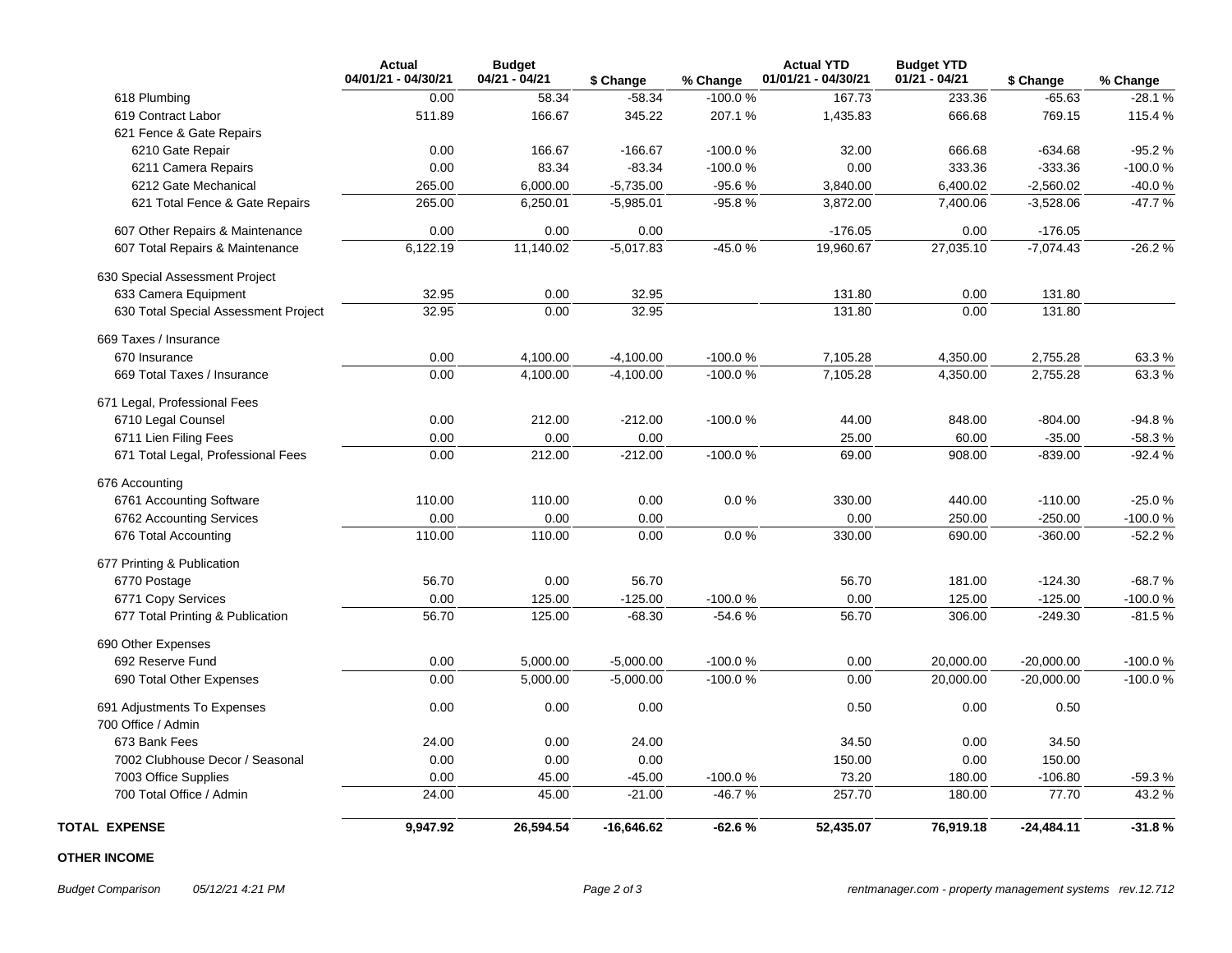|                           | <b>Actual</b><br>04/01/21 - 04/30/21 | <b>Budget</b><br>04/21 - 04/21 | \$ Change | % Change | <b>Actual YTD</b><br>01/01/21 - 04/30/21 | <b>Budget YTD</b><br>01/21 - 04/21 | \$ Change | % Change  |
|---------------------------|--------------------------------------|--------------------------------|-----------|----------|------------------------------------------|------------------------------------|-----------|-----------|
| 800 Unallocated Prepays   | $-341.46$                            | 0.00                           | $-341.46$ |          | 2,601.91                                 | 0.00                               | 2,601.91  |           |
| <b>TOTAL OTHER INCOME</b> | $-341.46$                            | 0.00                           | $-341.46$ |          | 2,601.91                                 | 0.00                               | 2,601.91  |           |
| <b>NET INCOME</b>         | 11,677.46                            | -6.944.66                      | 18,622.12 | 268.2%   | 34,311.12                                | 1,680.34                           | 32,630.78 | 1,941.9%  |
| <b>NET INCOME SUMMARY</b> |                                      |                                |           |          |                                          |                                    |           |           |
| Income                    | 21.966.84                            | 19.649.88                      | 2,316.96  | 11.8%    | 84.144.28                                | 78.599.52                          | 5,544.76  | 7.1%      |
| Expense                   | $-9,947.92$                          | $-26,594.54$                   | 16,646.62 | 62.6%    | $-52,435.07$                             | $-76.919.18$                       | 24,484.11 | 31.8%     |
| Other Income & Expense    | $-341.46$                            | 0.00                           | $-341.46$ |          | 2.601.91                                 | 0.00                               | 2.601.91  |           |
| <b>NET INCOME</b>         | 11,677.46                            | $-6.944.66$                    | 18,622.12 | 268.2%   | 34,311.12                                | 1,680.34                           | 32,630.78 | 1,941.9 % |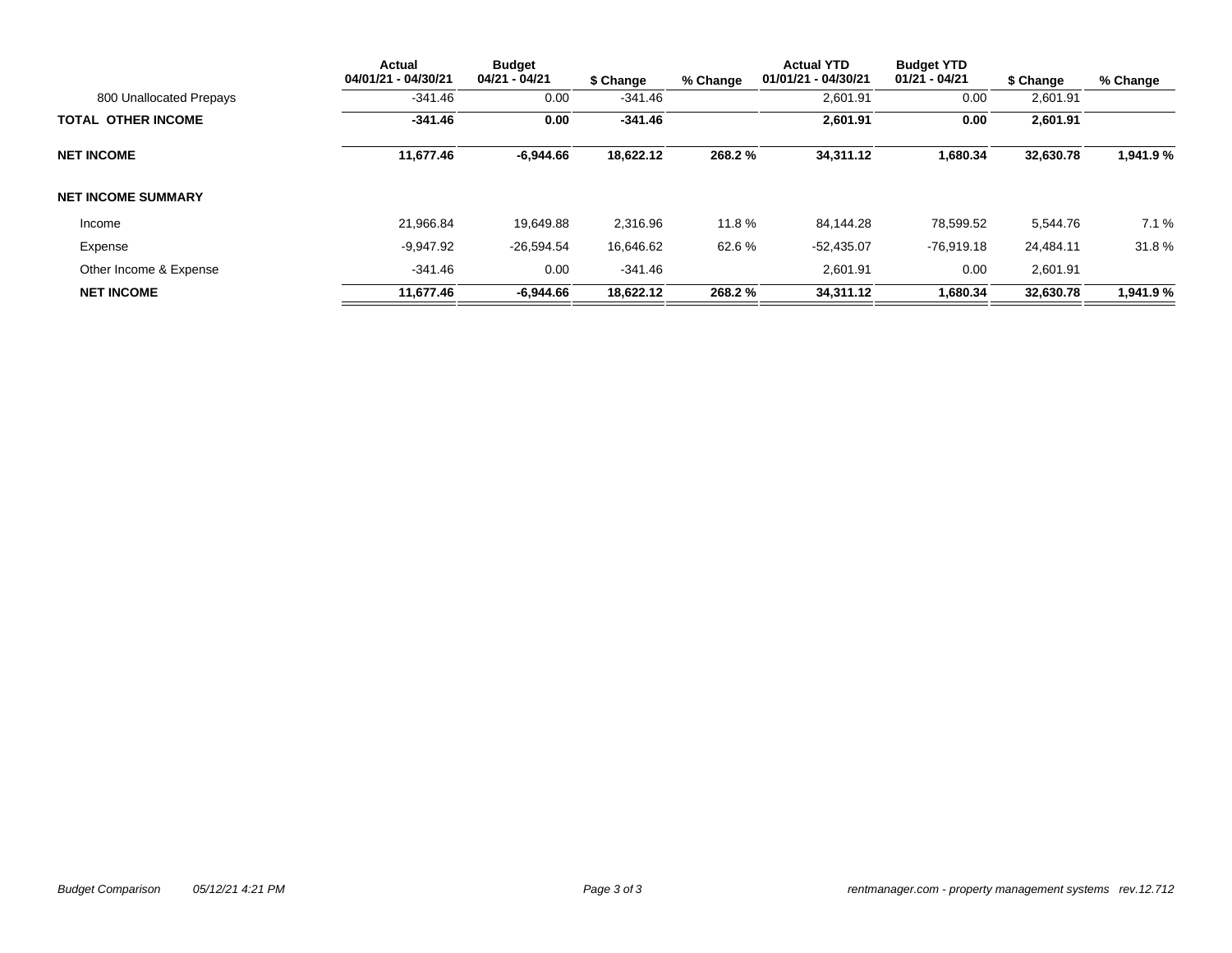## **Actual/Budget Fiscal Year Analysis**

#### *Analysis for Fiscal Year 01/01/21 - 12/31/21 (cash basis) as of As of 04/30/21* All Properties

|                                     |               | <b>Actual</b>    |                     |               |                     |               |               |                                            | <b>Budget</b> |               |               |               | <b>REVISED</b>                                | <b>ORIGINAL</b> |
|-------------------------------------|---------------|------------------|---------------------|---------------|---------------------|---------------|---------------|--------------------------------------------|---------------|---------------|---------------|---------------|-----------------------------------------------|-----------------|
|                                     | <b>JAN 21</b> | <b>FEB 21</b>    | <b>MAR 21</b>       | <b>APR 21</b> | <b>MAY 21</b>       | <b>JUN 21</b> | <b>JUL 21</b> | <b>AUG 21</b>                              | <b>SEP 21</b> | <b>OCT 21</b> | <b>NOV 21</b> | <b>DEC 21</b> | <b>TOTAL</b>                                  | <b>BUDGET</b>   |
| <b>INCOME</b>                       |               |                  |                     |               |                     |               |               |                                            |               |               |               |               |                                               |                 |
| 302 Membership Dues Incom 20,603.77 |               | 19,019.31        | 21,325.35           |               | 21,327.36 19,314.00 | 19,314.00     | 19,314.00     | 19,314.00                                  | 19,314.00     | 19,314.00     | 19,314.00     | 19,314.00     | 236,787.79                                    | 231,768.00      |
| 303 Clubhouse Rental Income         | 84.50         | 60.50            | 5.00                | 75.00         | 75.00               | 75.00         | 75.00         | 75.00                                      | 75.00         | 75.00         | 75.00         | 75.00         | 825.00                                        | 900.00          |
| 305 Gate Remote Sales               | 15.00         | 20.00            | 150.00              | 185.00        | 0.00                | 0.00          | 0.00          | 0.00                                       | 0.00          | 0.00          | 0.00          | 0.00          | 370.00                                        | 0.00            |
| 306 Pool Key Sales                  | 0.00          | 0.00             | 0.00                | 0.00          | 0.00                | 15.00         | 0.00          | 0.00                                       | 0.00          | 0.00          | 0.00          | 0.00          | 15.00                                         | 15.00           |
| 307 Interest Income                 | 0.06          | 0.06             | 0.06                | 0.06          | 0.45                | 0.45          | 0.45          | 0.45                                       | 0.45          | 0.45          | 0.45          | 0.45          | 3.84                                          | 5.40            |
| 309 Late Fee Income                 | 127.30        | 59.95            | 204.12              | 254.42        | 112.92              | 112.92        | 112.92        | 112.92                                     | 112.91        | 112.91        | 112.91        | 112.91        | 1,549.11                                      | 1,355.00        |
| 310 Legal Fees                      | 68.00         | 0.00             | 0.00                | 68.00         | 54.17               | 54.17         | 54.17         | 54.17                                      | 54.16         | 54.16         | 54.16         | 54.16         | 569.32                                        | 650.00          |
| 312 Advertising Income              | 0.00          | 0.00             | 0.00                | 0.00          | 10.00               | 10.00         | 10.00         | 10.00                                      | 10.00         | 10.00         | 10.00         | 10.00         | 80.00                                         | 120.00          |
| 319 Closing Letters                 | $-17.56$      | 100.00           | 263.50              | 57.00         | 83.33               | 83.33         | 83.33         | 83.33                                      | 83.33         | 83.33         | 83.33         | 83.33         | 1,069.58                                      | 1,000.00        |
| 1065 General Reimbursemen           | $-65.00$      | 0.00             | 0.00                | 0.00          | 0.00                | 0.00          | 0.00          | 0.00                                       | 0.00          | 0.00          | 0.00          | 0.00          | $-65.00$                                      | 0.00            |
| 4002 Insurance Claim                | 0.00          | 153.52           | 0.00                | 0.00          | 0.00                | 0.00          | 0.00          | 0.00                                       | 0.00          | 0.00          | 0.00          | 0.00          | 153.52                                        | 0.00            |
| <b>TOTAL INCOME</b>                 | 20,816.07     |                  | 19,413.34 21,948.03 |               | 21,966.84 19,649.87 |               |               | 19,664.87  19,649.87  19,649.87  19,649.85 |               | 19,649.85     |               |               | 19,649.85  19,649.85  241,358.16              | 235,813.40      |
| <b>EXPENSE</b>                      |               |                  |                     |               |                     |               |               |                                            |               |               |               |               |                                               |                 |
| 600 Management                      |               |                  |                     |               |                     |               |               |                                            |               |               |               |               |                                               |                 |
| 6002 Management Fees                | 1,444.75      | 1,249.23         | 1,168.70            | 1,315.89      | 1,200.00            | 1,200.00      | 1,200.00      | 1,200.00                                   | 1,200.00      | 1,200.00      | 1,200.00      | 1,200.00      | 14,778.57                                     | 14,400.00       |
| 6004 In-House Administrior          | 525.00        | 526.00           | 525.00              | 1,050.00      | 500.00              | 500.00        | 500.00        | 500.00                                     | 500.00        | 500.00        | 500.00        | 500.00        | 6,626.00                                      | 6,000.00        |
| 600 Total Management                | 1,969.75      | 1,775.23         | 1,693.70            | 2,365.89      | 1,700.00            | 1,700.00      | 1,700.00      | 1,700.00                                   | 1,700.00      | 1,700.00      | 1,700.00      | 1,700.00      | 21,404.57                                     | 20,400.00       |
| 604 Utilties                        |               |                  |                     |               |                     |               |               |                                            |               |               |               |               |                                               |                 |
| 6042 Electric                       | 399.00        | 662.25           | 676.27              | 418.00        | 583.33              | 583.33        | 583.33        | 583.33                                     | 583.33        | 583.33        | 583.33        | 583.33        | 6,822.16                                      | 7,000.00        |
| 6043 Telephone                      | 264.87        | 206.65           | 301.76              | 266.16        | 195.83              | 195.83        | 195.83        | 195.83                                     | 195.83        | 195.83        | 195.83        | 195.83        | 2,606.08                                      | 2,350.00        |
| 6045 Water And Sewer Util           | 193.11        | 0.00             | 466.28              | 175.03        | 183.33              | 183.33        | 183.33        | 183.33                                     | 183.33        | 183.33        | 183.33        | 183.33        | 2,301.06                                      | 2,200.00        |
| 6046 Trash Removal                  | 3,057.24      | 3,078.44         | 6,535.98            | 350.00        | 3,200.00            | 3,200.00      | 3,200.00      | 3,200.00                                   | 3,200.00      | 3,200.00      | 3,200.00      | 3,200.00      | 38,621.66                                     | 38,400.00       |
| 6055 Security Alarm / Moni          | 0.00          | 0.00             | 0.00                | 27.00         | 0.00                | 0.00          | 0.00          | 0.00                                       | 0.00          | 0.00          | 0.00          | 0.00          | 27.00                                         | 0.00            |
| 604 Other Utilties                  | 0.00          | $-359.19$        | 0.00                | 0.00          | 0.00                | 0.00          | 0.00          | 0.00                                       | 0.00          | 0.00          | 0.00          | 0.00          | $-359.19$                                     | 0.00            |
| 604 Total Utilties                  | 3,914.22      | 3.588.15         | 7.980.29            | 1.236.19      | 4.162.49            | 4.162.49      | 4.162.49      | 4.162.49                                   | 4.162.49      | 4.162.49      | 4.162.49      | 4.162.49      | 50.018.77                                     | 49,950.00       |
| 607 Repairs & Maintenance           |               |                  |                     |               |                     |               |               |                                            |               |               |               |               |                                               |                 |
| 608 Landscaping                     |               |                  |                     |               |                     |               |               |                                            |               |               |               |               |                                               |                 |
| 6081 Contract Landscap              | 4,300.00      | 4,300.00         | 0.00                | 4,300.00      | 4,400.00            | 4,400.00      | 4,400.00      | 4,400.00                                   | 4,400.00      | 4,400.00      | 4,400.00      | 4,400.00      | 48,100.00                                     | 52,800.00       |
| 6082 In-House Landscar              | 87.50         | 87.50            | 30.00               | 215.00        | 100.00              | 100.00        | 100.00        | 100.00                                     | 100.00        | 100.00        | 100.00        | 100.00        | 1,220.00                                      | 1,200.00        |
| 608 Total Landscaping               | 4,387.50      | 4.387.50         | 30.00               | 4.515.00      | 4,500.00            | 4,500.00      | 4.500.00      | 4,500.00                                   | 4,500.00      | 4,500.00      | 4,500.00      | 4.500.00      | 49,320.00                                     | 54,000.00       |
| 610 HVAC                            | 0.00          | 0.00             | 42.50               | 0.00          | 0.00                | 0.00          | 0.00          | 0.00                                       | 0.00          | 150.00        | 0.00          | 0.00          | 192.50                                        | 300.00          |
| 611 Swimming Pool                   |               |                  |                     |               |                     |               |               |                                            |               |               |               |               |                                               |                 |
| 6111 Swimming Pool Eq               | 0.00          | 0.00             | 0.00                | 0.00          | 3,000.00            | 0.00          | 0.00          | 0.00                                       | 0.00          | 0.00          | 0.00          | 0.00          | 3.000.00                                      | 3,000.00        |
| 6112 Swimming Pool Ch               | 0.00          | 0.00             | 0.00                | 0.00          | 140.00              | 1,000.00      | 500.00        | 1,000.00                                   | 1,000.00      | 700.00        | 0.00          | 0.00          | 4,340.00                                      | 4,340.00        |
| 6113 Swimming Pool La               | 0.00          | 0.00             | 0.00                | 0.00          | 1,330.13            | 1,000.00      | 1,000.00      | 1,000.00                                   | 500.00        | 700.00        | 0.00          | 0.00          | 5,530.13                                      | 5,530.13        |
| 6114 Swimming Pool Lic              | 0.00          | 0.00             | 100.00              | 0.00          | 150.00              | 100.00        | 0.00          | 0.00                                       | 0.00          | 0.00          | 0.00          | 0.00          | 350.00                                        | 275.00          |
| Actual/Budget Fiscal Year Analysis  |               | 05/12/21 4:21 PM |                     |               |                     | Page 1 of 3   |               |                                            |               |               |               |               | rentmanager.com - property management systems | rev.12.712      |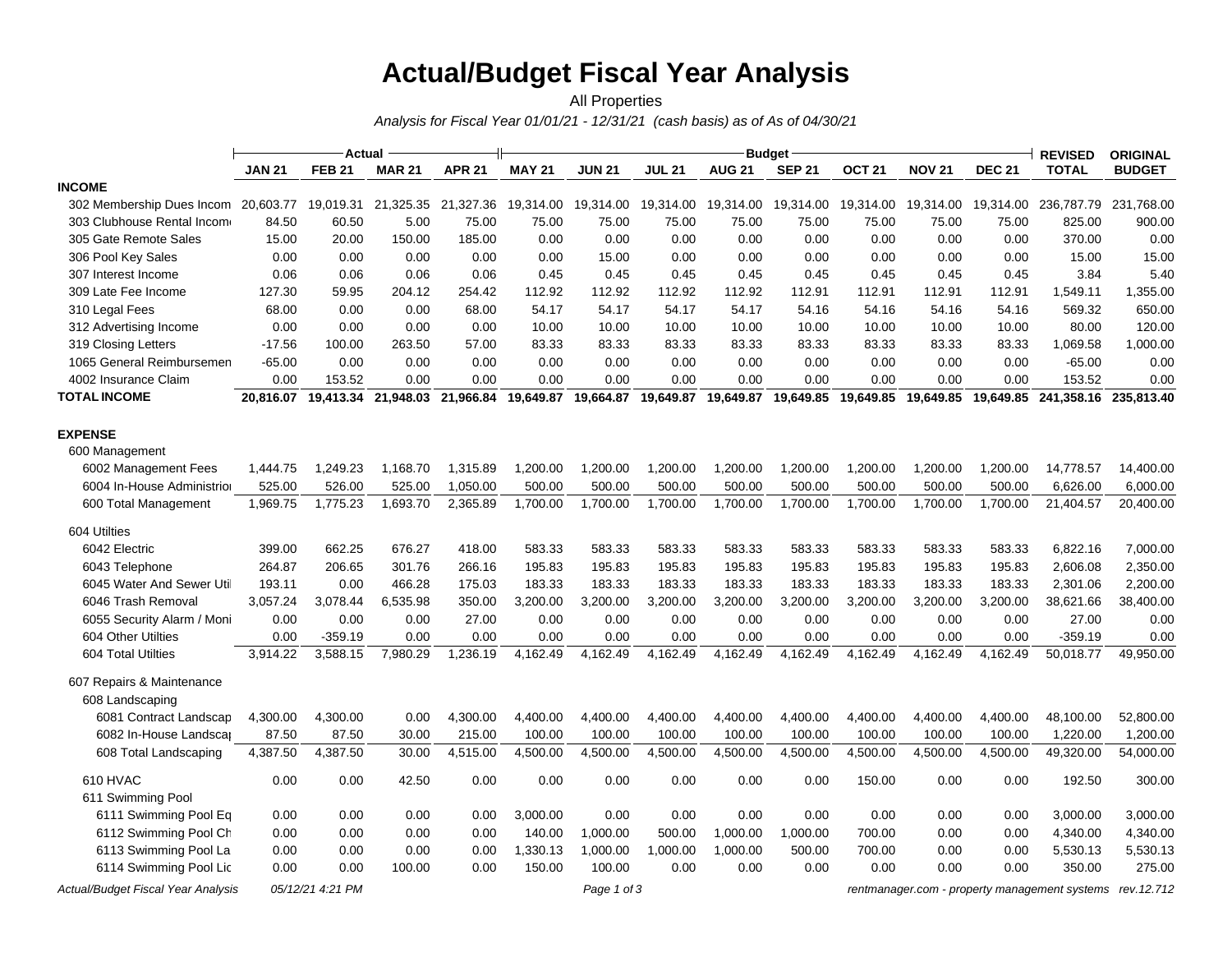|                                                  |               | Actual           |               |               |               |               |               | <b>Budget</b> |               |                   |               |               | <b>REVISED</b>                                           | <b>ORIGINAL</b> |
|--------------------------------------------------|---------------|------------------|---------------|---------------|---------------|---------------|---------------|---------------|---------------|-------------------|---------------|---------------|----------------------------------------------------------|-----------------|
|                                                  | <b>JAN 21</b> | <b>FEB 21</b>    | <b>MAR 21</b> | <b>APR 21</b> | <b>MAY 21</b> | <b>JUN 21</b> | <b>JUL 21</b> | <b>AUG 21</b> | <b>SEP 21</b> | OCT <sub>21</sub> | <b>NOV 21</b> | <b>DEC 21</b> | <b>TOTAL</b>                                             | <b>BUDGET</b>   |
| 611 Total Swimming Por                           | 0.00          | 0.00             | 100.00        | 0.00          | 4,620.13      | 2,100.00      | 1,500.00      | 2,000.00      | 1,500.00      | 1,400.00          | 0.00          | 0.00          | 13,220.13                                                | 13,145.13       |
| 613 Electrical                                   | 0.00          | 0.00             | 0.00          | 0.00          | 50.00         | 0.00          | 0.00          | 0.00          | 0.00          | 0.00              | 0.00          | 0.00          | 50.00                                                    | 350.00          |
| 617 Materials & Supplies                         | 65.95         | 24.96            | 277.45        | 830.30        | 65.00         | 65.00         | 65.00         | 65.00         | 65.00         | 65.00             | 65.00         | 65.00         | 1,718.66                                                 | 780.00          |
| 618 Plumbing                                     | 0.00          | 117.00           | 50.73         | 0.00          | 58.33         | 58.33         | 58.33         | 58.33         | 58.33         | 58.33             | 58.33         | 58.33         | 634.37                                                   | 700.00          |
| 619 Contract Labor                               | 522.08        | 55.00            | 346.86        | 511.89        | 166.67        | 166.67        | 166.67        | 166.67        | 166.66        | 166.66            | 166.66        | 166.66        | 2,769.15                                                 | 2,000.00        |
| 620 Pest Control                                 | 0.00          | 0.00             | 0.00          | 0.00          | 0.00          | 100.00        | 0.00          | 0.00          | 0.00          | 0.00              | 0.00          | 0.00          | 100.00                                                   | 100.00          |
| 621 Fence & Gate Repairs                         |               |                  |               |               |               |               |               |               |               |                   |               |               |                                                          |                 |
| 6210 Gate Repair                                 | 32.00         | 0.00             | 0.00          | 0.00          | 166.67        | 166.67        | 166.67        | 166.67        | 166.66        | 166.66            | 166.66        | 166.66        | 1,365.32                                                 | 2,000.00        |
| 6211 Camera Repairs                              | 0.00          | 0.00             | 0.00          | 0.00          | 83.33         | 83.33         | 83.33         | 83.33         | 83.33         | 83.33             | 83.33         | 83.33         | 666.64                                                   | 1,000.00        |
| 6212 Gate Mechanical                             | 0.00          | 0.00             | 3,575.00      | 265.00        | 133.33        | 133.33        | 133.33        | 133.33        | 133.33        | 133.33            | 133.33        | 133.33        | 4,906.64                                                 | 7,466.66        |
| 621 Total Fence & Gate                           | 32.00         | 0.00             | 3,575.00      | 265.00        | 383.33        | 383.33        | 383.33        | 383.33        | 383.32        | 383.32            | 383.32        | 383.32        | 6,938.60                                                 | 10,466.66       |
| 607 Other Repairs & Maint                        | 0.00          | $-176.05$        | 0.00          | 0.00          | 0.00          | 0.00          | 0.00          | 0.00          | 0.00          | 0.00              | 0.00          | 0.00          | $-176.05$                                                | 0.00            |
| 607 Total Repairs & Mainte                       | 5,007.53      | 4,408.41         | 4,422.54      | 6,122.19      | 9,843.46      | 7,373.33      | 6,673.33      | 7,173.33      | 6,673.31      | 6,723.31          | 5,173.31      | 5,173.31      | 74,767.36                                                | 81,841.79       |
| 630 Special Assessment Proj                      |               |                  |               |               |               |               |               |               |               |                   |               |               |                                                          |                 |
| 633 Camera Equipment                             | 32.95         | 32.95            | 32.95         | 32.95         | 0.00          | 0.00          | 0.00          | 0.00          | 0.00          | 0.00              | 0.00          | 0.00          | 131.80                                                   | 0.00            |
| 630 Total Special Assessm                        | 32.95         | 32.95            | 32.95         | 32.95         | 0.00          | 0.00          | 0.00          | 0.00          | 0.00          | 0.00              | 0.00          | 0.00          | 131.80                                                   | 0.00            |
| 669 Taxes / Insurance                            |               |                  |               |               |               |               |               |               |               |                   |               |               |                                                          |                 |
| 670 Insurance                                    | 0.00          | 0.00             | 7,105.28      | 0.00          | 0.00          | 0.00          | 0.00          | 0.00          | 0.00          | 0.00              | 0.00          | 0.00          | 7,105.28                                                 | 4,350.00        |
| 674 Property Taxes                               | 0.00          | 0.00             | 0.00          | 0.00          | 0.00          | 0.00          | 0.00          | 0.00          | 0.00          | 0.00              | 0.00          | 1,100.00      | 1,100.00                                                 | 1,100.00        |
| 669 Total Taxes / Insurance                      | 0.00          | 0.00             | 7,105.28      | 0.00          | 0.00          | 0.00          | 0.00          | 0.00          | 0.00          | 0.00              | 0.00          | 1,100.00      | 8,205.28                                                 | 5,450.00        |
| 671 Legal, Professional Fees                     |               |                  |               |               |               |               |               |               |               |                   |               |               |                                                          |                 |
| 6710 Legal Counsel                               | 0.00          | 44.00            | 0.00          | 0.00          | 212.00        | 212.00        | 212.00        | 212.00        | 212.00        | 212.00            | 212.00        | 212.00        | 1,740.00                                                 | 2,544.00        |
| 6711 Lien Filing Fees                            | 0.00          | 25.00            | 0.00          | 0.00          | 60.00         | 0.00          | 0.00          | 60.00         | 0.00          | 0.00              | 60.00         | 0.00          | 205.00                                                   | 240.00          |
| 671 Total Legal, Professior                      | 0.00          | 69.00            | 0.00          | 0.00          | 272.00        | 212.00        | 212.00        | 272.00        | 212.00        | 212.00            | 272.00        | 212.00        | 1,945.00                                                 | 2,784.00        |
| 676 Accounting                                   |               |                  |               |               |               |               |               |               |               |                   |               |               |                                                          |                 |
| 6761 Accounting Software                         | 110.00        | 0.00             | 110.00        | 110.00        | 110.00        | 110.00        | 110.00        | 110.00        | 110.00        | 110.00            | 110.00        | 110.00        | 1,210.00                                                 | 1,320.00        |
| 6762 Accounting Services                         | 0.00          | 0.00             | 0.00          | 0.00          | 0.00          | 0.00          | 0.00          | 0.00          | 0.00          | 0.00              | 0.00          | 0.00          | 0.00                                                     | 250.00          |
| 676 Total Accounting                             | 110.00        | 0.00             | 110.00        | 110.00        | 110.00        | 110.00        | 110.00        | 110.00        | 110.00        | 110.00            | 110.00        | 110.00        | 1,210.00                                                 | 1,570.00        |
| 677 Printing & Publication                       |               |                  |               |               |               |               |               |               |               |                   |               |               |                                                          |                 |
| 6770 Postage                                     | 0.00          | 0.00             | 0.00          | 56.70         | 0.00          | 0.00          | 0.00          | 0.00          | 0.00          | 150.00            | 0.00          | 0.00          | 206.70                                                   | 331.00          |
| 6771 Copy Services                               | 0.00          | 0.00             | 0.00          | 0.00          | 0.00          | 0.00          | 0.00          | 0.00          | 0.00          | 0.00              | 300.00        | 0.00          | 300.00                                                   | 425.00          |
| 677 Other Printing & Public                      | 0.00          | 0.00             | 0.00          | 0.00          | 250.00        | 0.00          | 0.00          | 0.00          | 0.00          | 0.00              | 250.00        | 0.00          | 500.00                                                   | 500.00          |
| 677 Total Printing & Publica                     | 0.00          | 0.00             | 0.00          | 56.70         | 250.00        | 0.00          | 0.00          | 0.00          | 0.00          | 150.00            | 550.00        | 0.00          | 1,006.70                                                 | 1,256.00        |
| 690 Other Expenses                               |               |                  |               |               |               |               |               |               |               |                   |               |               |                                                          |                 |
| 692 Reserve Fund                                 | 0.00          | 0.00             | 0.00          | 0.00          | 5,000.00      | 5,000.00      | 5,000.00      | 5,000.00      | 5,000.00      | 5,000.00          | 5,000.00      | 5,000.00      | 40,000.00                                                | 60,000.00       |
| 690 Total Other Expenses                         | 0.00          | 0.00             | 0.00          | 0.00          | 5,000.00      | 5,000.00      | 5,000.00      | 5,000.00      | 5,000.00      | 5,000.00          | 5,000.00      | 5,000.00      | 40,000.00                                                | 60,000.00       |
| 691 Adjustments To Expense<br>700 Office / Admin | 0.50          | 0.00             | 0.00          | 0.00          | 0.00          | 0.00          | 0.00          | 0.00          | 0.00          | 0.00              | 0.00          | 0.00          | 0.50                                                     | 0.00            |
| 673 Bank Fees                                    | 0.00          | 10.50            | 0.00          | 24.00         | 0.00          | 0.00          | 0.00          | 0.00          | 0.00          | 0.00              | 0.00          | 0.00          | 34.50                                                    | 0.00            |
| Actual/Budget Fiscal Year Analysis               |               | 05/12/21 4:21 PM |               |               |               | Page 2 of 3   |               |               |               |                   |               |               | rentmanager.com - property management systems rev.12.712 |                 |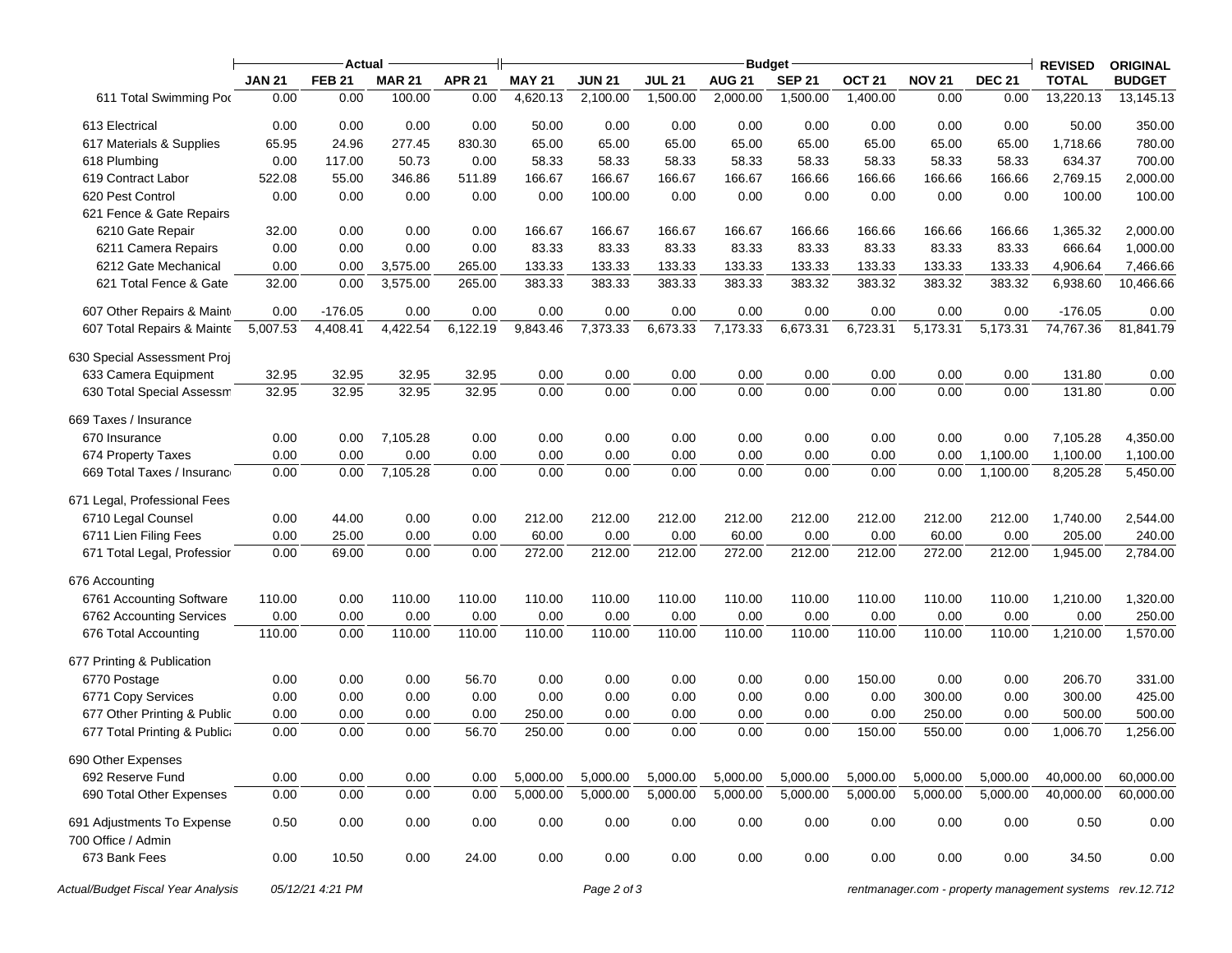|                           |               | Actual                                                |               |                    |               |               |                     |               | <b>Budget</b> |                   |               |               | <b>REVISED</b>                                                                                                            | <b>ORIGINAL</b> |
|---------------------------|---------------|-------------------------------------------------------|---------------|--------------------|---------------|---------------|---------------------|---------------|---------------|-------------------|---------------|---------------|---------------------------------------------------------------------------------------------------------------------------|-----------------|
|                           | <b>JAN 21</b> | <b>FEB 21</b>                                         | <b>MAR 21</b> | <b>APR 21</b>      | <b>MAY 21</b> | <b>JUN 21</b> | <b>JUL 21</b>       | <b>AUG 21</b> | <b>SEP 21</b> | OCT <sub>21</sub> | <b>NOV 21</b> | <b>DEC 21</b> | <b>TOTAL</b>                                                                                                              | <b>BUDGET</b>   |
| 7002 Clubhouse Decor / Se | 0.00          | 150.00                                                | 0.00          | 0.00               | 0.00          | 0.00          | 0.00                | 0.00          | 0.00          | 0.00              | 0.00          | 0.00          | 150.00                                                                                                                    | 0.00            |
| 7003 Office Supplies      | 0.00          | 0.00                                                  | 73.20         | 0.00               | 45.00         | 45.00         | 45.00               | 45.00         | 45.00         | 45.00             | 45.00         | 45.00         | 433.20                                                                                                                    | 540.00          |
| 700 Total Office / Admin  | 0.00          | 160.50                                                | 73.20         | 24.00              | 45.00         | 45.00         | 45.00               | 45.00         | 45.00         | 45.00             | 45.00         | 45.00         | 617.70                                                                                                                    | 540.00          |
| <b>TOTAL EXPENSE</b>      | 11,034.95     | 10,034.24                                             | 21,417.96     | 9,947.92           | 21,382.95     |               | 18,602.82 17,902.82 | 18,462.82     | 17,902.80     | 18,102.80         | 17,012.80     | 17,502.80     | 199,307.68                                                                                                                | 223,791.79      |
| OTHER INCOME              |               |                                                       |               |                    |               |               |                     |               |               |                   |               |               |                                                                                                                           |                 |
| 800 Unallocated Prepays   | 3,152.92      | $-1,985.46$                                           | 1,775.91      | $-341.46$          | 0.00          | 0.00          | 0.00                | 0.00          | 0.00          | 0.00              | 0.00          | 0.00          | 2,601.91                                                                                                                  | 0.00            |
| TOTAL OTHER INCOME        | 3,152.92      | $-1,985.46$                                           | 1,775.91      | $-341.46$          | 0.00          | 0.00          | 0.00                | 0.00          | 0.00          | 0.00              | 0.00          | 0.00          | 2,601.91                                                                                                                  | 0.00            |
| NET INCOME                | 12,934.04     | 7,393.64                                              | 2,305.98      | 11,677.46          | $-1,733.08$   | 1,062.05      | 1,747.05            | 1,187.05      | 1,747.05      | 1,547.05          | 2,637.05      | 2,147.05      | 44,652.39                                                                                                                 | 12,021.61       |
| NET INCOME SUMMARY        |               |                                                       |               |                    |               |               |                     |               |               |                   |               |               |                                                                                                                           |                 |
| Income                    |               | 20,816.07  19,413.34  21,948.03  21,966.84  19,649.87 |               |                    |               | 19,664.87     | 19,649.87           | 19,649.87     | 19,649.85     |                   |               |               | 241,358.16                                                                                                                | 235,813.40      |
| Expense                   |               | -11.034.95 -10.034.24 -21.417.96                      |               |                    |               |               |                     |               |               |                   |               |               | -9,947.92 -21,382.95 -18,602.82 -17,902.82 -18,462.82 -17,902.80 -18,102.80 -17,012.80 -17,502.80 -199,307.68 -223,791.79 |                 |
| Other Income & Expense    | 3,152.92      | -1,985.46                                             | 1,775.91      | $-341.46$          | 0.00          | 0.00          | 0.00                | 0.00          | 0.00          | 0.00              | 0.00          | 0.00          | 2,601.91                                                                                                                  | 0.00            |
| <b>NET INCOME</b>         | 12,934.04     | 7,393.64                                              |               | 2,305.98 11,677.46 | -1,733.08     | 1,062.05      | 1,747.05            | 1,187.05      | 1,747.05      | 1,547.05          | 2,637.05      | 2,147.05      | 44,652.39                                                                                                                 | 12,021.61       |